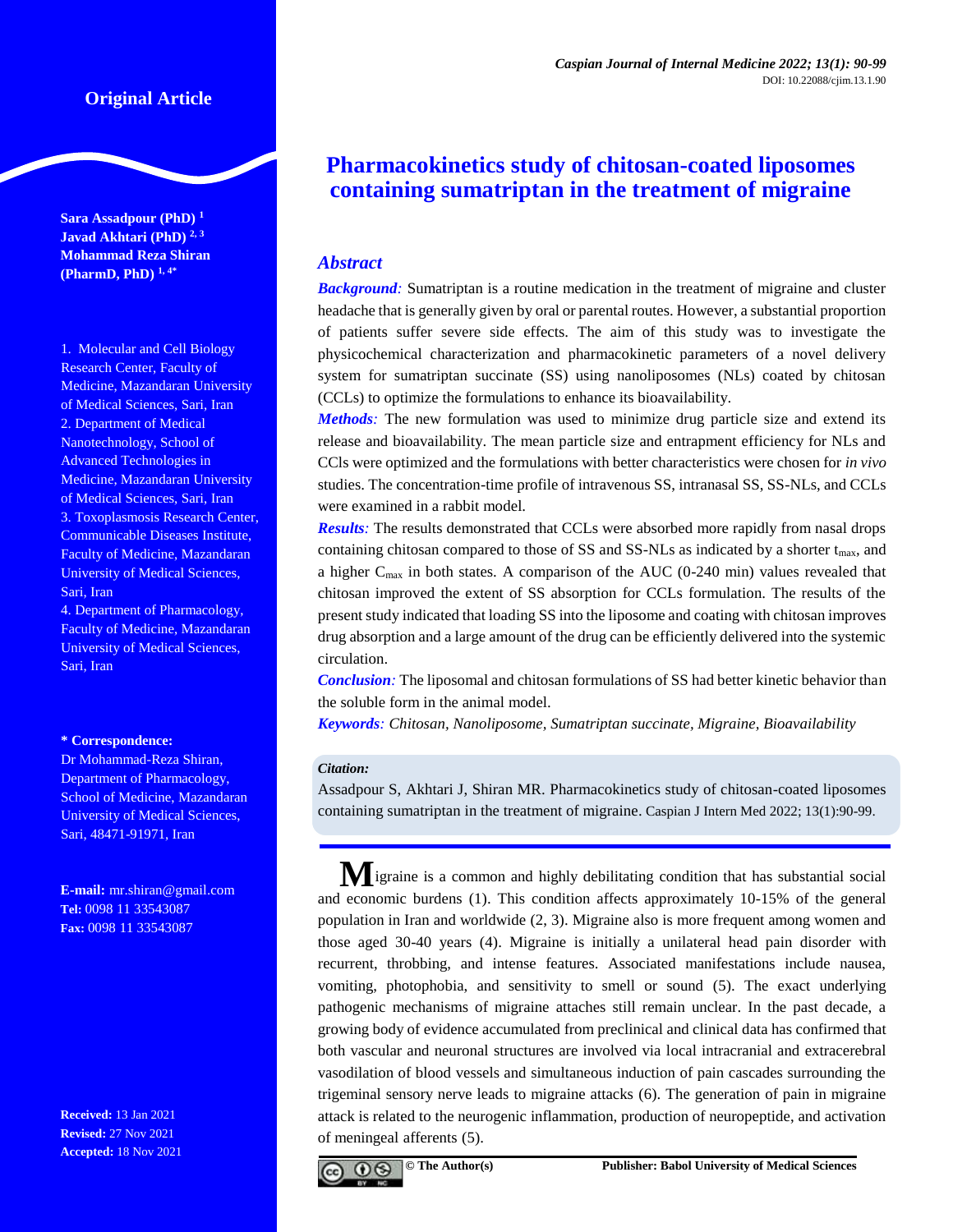A wide range of therapeutic approaches for the treatment of migraine exists for many years with varying modes of action and differing degrees of efficiency (7). The drugs, such as analgesics, NSAIDs, corticosteroids and triptans are prescribed in acute migraine (8). Due to the prominent role of serotonin (5-hydroxytryptamine [5-HT]) in the improvement of migraines and the presence of serotonin receptors on the trigeminal nerve and cranial vessels, the triptans, a class of synthetic drugs selective serotonin receptor agonists was developed (9). Sumatriptan (ST) with various routes of administration (oral, intravenous, rectal, and intranasal) was the first triptan to be licensed for the treatment of adults with migraine (10).

The analgesic effects of ST and its salt, sumatriptan succinate (SS) probably are related to the induction of serotonin receptors: 5-HT1B receptor activation results in vasoconstriction, and 5-HT1D receptor stimulation inhibits the dural neurogenic inflammation, and its activation in brainstem suppresses the sensitization in the trigeminal nuclei (11).

The intranasal delivery system of drug has been proposed for the treatment of various neurological conditions, e.g., sleeping disorders, brain tumors, schizophrenia, multiple sclerosis, Parkinson's disease, Alzheimer's disease, and migraine (12). Non-invasive intranasal administration of drugs has been considered in clinical studies due to its effectiveness as a result of the easy access to the nasal mucosa with the rich vascular supply (13), and the rapid achievement of effective pharmacokinetic levels, possibly through firstpass hepatic metabolism circumvention (14). As migraine has a high association with nausea and gastrointestinal symptoms that might lead to unreliable absorption of oral medications, the intranasal route of administration has theoretical advantages and is less invasive than subcutaneous or intravenous routes of medication delivery (15). However, some anatomical and physiological limitations, including the small volume nasal cavity, mucosal irritation, lower deposition of therapeutic agents deposit from conventional delivery devices (pumps and sprays) in the olfactory region, reduced residence time, and lower transportation of large hydrophilic molecules, may negatively affect nose-to-brain transportation of drugs (16, 17). Therefore improving the drug delivery systems of SS can help to enhance anti-migraine potential.

Recently, several drug delivery systems, have aimed to enhance effectiveness and decrease the toxic properties of the

active compounds, have been developed for the treatment of neurological diseases (18). The blood-brain barrier (BBB), a unique vital element of microvasculature in the central nervous system (CNS), which can selectively transport the molecules from the blood to the brain should be considered in the establishment of drug delivery systems for treatment of neurological disorders (19). Last decades, the development of nanoparticles (NPs) with medical purposes, especially as carrier systems of drugs, attracts more attention(20). Liposomes, nanoparticle platform applied in medicine, and particularly nanoliposomes (NLs) are one of the most used NP-based systems for delivery of small molecules, like peptides, nucleic acids, and proteins (21). Chitosan, an FDA approved substance abundantly found in nature, also is a nontoxic, biodegradable, and non-immunogenic polymer (22). The positive groups of NPs prepared with chitosan are suitable forms of carries in intranasal delivery systems for therapy of brain diseases due to their mucoadhesive nature which can attach to negatively charged mucosal secretions of the nasal cavity (23).

The aim of present study was to investigate the physicochemical characterization, and pharmacokinetics parameters of a novel delivery system for sumatriptan succinate (SS) using nanoliposomes (NLs) coated by chitosan (CCLs) to optimize the formulations to enhance its bioavailability through the nasal route.

## **Method**

White New Zealand male rabbits  $(2.5\pm0.2\text{Kg})$  were prepared from Pasteur Institute of Iran. SS (99.2%) was obtained from supplied from Natco Fine Pharmacis Pvt Ltd. Hyderabad, Hydrogenated [soya](https://www.sciencedirect.com/topics/pharmacology-toxicology-and-pharmaceutical-science/soybean) [phosphatidylcholine](https://www.sciencedirect.com/topics/pharmacology-toxicology-and-pharmaceutical-science/egg-lecithin) (HSPC) were purchased from Lipoid (Ludwigshafen, Germany. Amicon centrifugal filter device (Amicon®Ultra-4, Millipore) were used prepared. Drug-free human plasma was prepared from Biological Specialty Corporation (Colmar, PA, U.S.A.). Acetonitrile, methanol, ethyl acetate, sodium phosphate, formic acid, and sodium hydroxide were purchased from Merck KGaA (Germany). Chitosan with a molecular weight of 150 kDa and a degree of deacetylation (76%) and a purity of 99.98% was purchased from Sigma-Aldrich (USA). Transmission electron microscopy (TEM) (JME2010 TEM, JEOL) was used. In our investigation, all other reagents were of analytical grade and are utilized without further purification. Ethical approval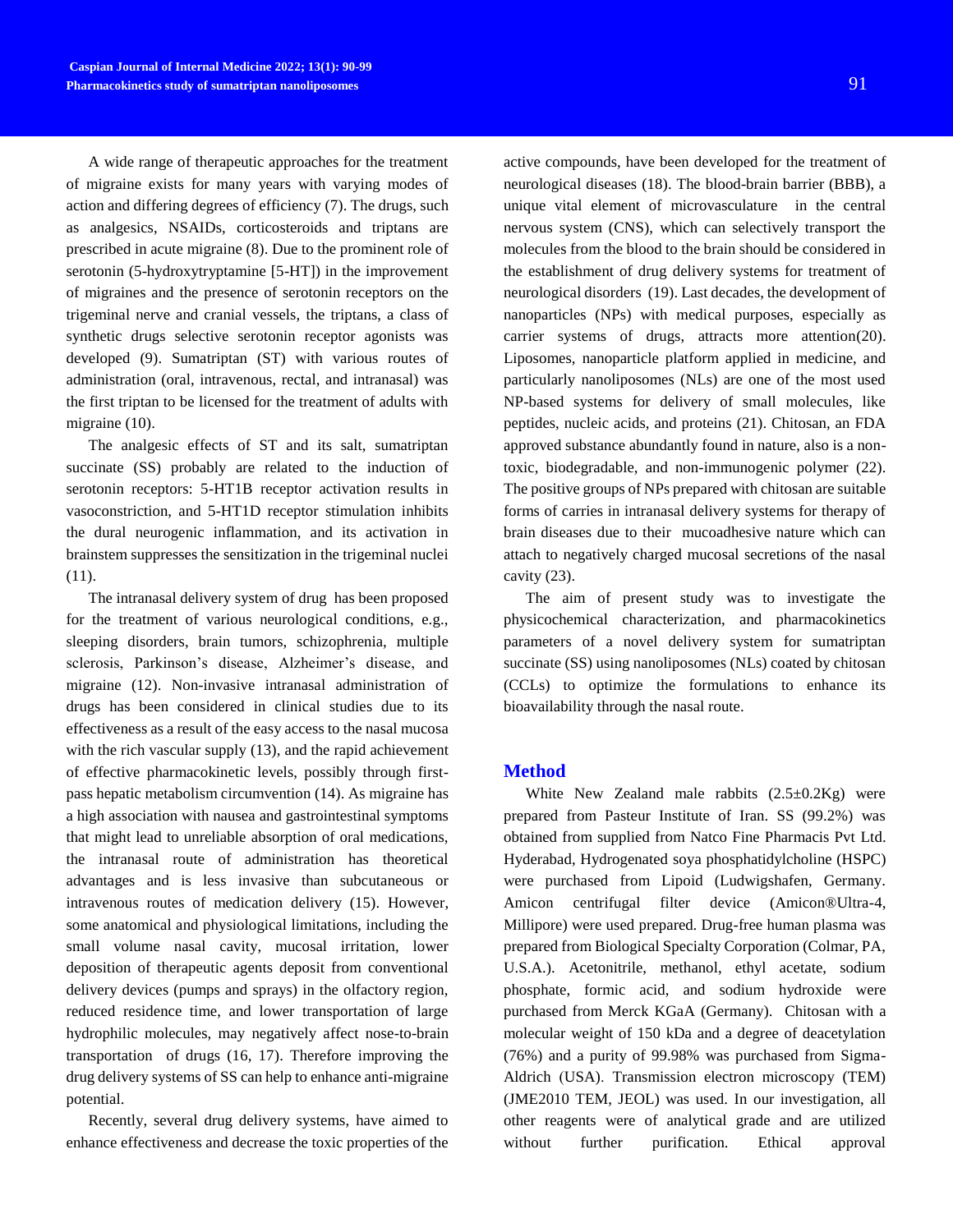(IR.MAZUMS.REC.1396.2827) was obtained from the Ethics Committee of Mazandaran University of Medical Sciences (Grant number: 2827).

**Preparation of nanoliposomes:** To prepare SS for NL formulation, SS was solubilized in dextrose (5%). Liposomes were prepared via thin film hydration and extrusion method (24). In summary, chloroform stock solutions were prepared via adding appropriate amounts of cholesterol and phospholipids in a round bottom balloons. Under vacuum, it was subjected to solvent evaporation in a rotary evaporator followed by overnight freeze-drying. Solution of SS (250 mM) was added to thin film to obtain final phospholipid concentration of 11 mM, then, sonicated for 10 min under argon atmosphere (60°C). Next, polycarbonate nanopore membranes of 80, 100 and 200 nm pore size (Avestin, Canada) were used to extrude the newly formed NLs. To purify the prepared NL formulations containing SS from the unencapsulated one, the liposomes were dialyzed three times dextrose (5 %) sucrose in dialysis cassettes (Pierce, Rockford, IL) with 12 to 14 kDa molecular weight cutoff (MWCO).

**Coating of nanoliposomes with chitosan:** To coat NLs and make new formulation, chitosan-coated liposomes (CCLs), NLs suspension (in 5 % dextrose) were added drop wise into the 0.001% chitosan solution (w/v) (in 0.1 M acetic acid). Dilute NaOH was added to adjust the pH of suspension (4.5) under stirring (250 rpm at  $20-22$  °C) in a volume ratio of 1:4. The suspension was stored overnight at 20–22 °C. CCLs were isolated from the mixture via centrifugation technique  $(15,000\times g)$  for 30 min at 4 °C and resuspended in dextrose 5 % saline. This washing procedure was done twice.

#### **Evaluation of SS-NLs and CCLs characteristics**

*Transmission electron microscopy (TEM) and Dynamic light scattering:* The prepared formulations' shape and formation were also evaluated by TEM. For this purpose, the samples were fixed on a carbon-coated copper grid and the images were prepared by a LEO 912AB Omeg TEM (Zeiss, Jena, Germany) at a 120 kV acceleration voltage. Zeta potentials of NLs and CCLs were evaluated using an electrophoretic light scattering using Malvern Zetasizer Nano ZS.

*In vivo studies:* The experimental protocol for all *in vivo* studies was approved by the Animal Ethics Committee of Mazandaran University of Medical Sciences, Sari, Iran. New Zealand white male rabbits (mean weight of  $2.5\pm0.3$  kg) provide a well-controlled animal model for screening the nasal absorption potential of nasal delivery of formulations

(25). About 2 weeks before the study, the rabbits were acclimatized. The animals were fasted for 15-17 hours prior to drug administration with free access to water. The rabbits were allocated in four groups as followed:

**SUMA1:** SS solution (20 mg/ml) was intravascularly injected.

**SUMA2:** SS solation (20 mg/ml) was intranasally administered via a polyethylene tube.

**NL:** NLs containing SS (20 mg/ml) was intranasally administered via a polyethylene tube.

**CCL:** CCLs containing SS (20 mg/ml) was intranasally administered via a polyethylene tube.

All nasal preparations were administered via a polyethylene tube into each nostril while the rabbit's head was held in an upright position so that a total volume of 250  $\mu$ L per rabbit was administered. The tube tip was inserted 5 mm into the nostril and the rabbit was kept in this position for 1 min after the administration to prevent leakage of the preparation out of the nostril. Usual anesthetizing agents could affect the *in vivo* results of SS absorption from different delivery systems. Therefore, to avoid any influence of the anesthesia in the SS absorption as well as providing functional mucociliary transport throughout the procedure, rabbits were kept conscious during the experiments and were permitted to breathe normally through the nostrils. After the administration of drugs in different groups, absolute bioavailability of SS was calculated in different time points. Blood samples were withdrawn from the marginal ear vein at 15, 30, 45, 60, 90, 120, 180, 240 min after administration. Plasma concentrations of ST were determined via HPLC system (26).

*Extraction procedure for plasma samples:* Firstly, 0.5 ml aliquot of rabbit plasma sample was placed in a screw cap glass tube. Then, 0.5 ml of 1 M sodium hydroxide solution was added and the mixture was vortexed for 3 s. The rabbit plasma samples containing SS were then extracted with 3.4ml of ethyl acetate. The mixture was shaken for 10 min and centrifuged for 10 min at room temperature. The extract was transferred to a culture tube, and then evaporated to dryness under a nitrogen stream. The extraction residue was reconstituted in 0.20 ml of the mobile phase, then, injected into the HPLC system (27, 28).

R**ecovery**: The absolute recovery of SS was assessed by calculating the peak area of extracted sample. The overall recovery of SS was 88.5% (27).

*Pharmacokinetic analysis:* The area under the concentration time curves (AUC) from dosing to the time point (tn) of the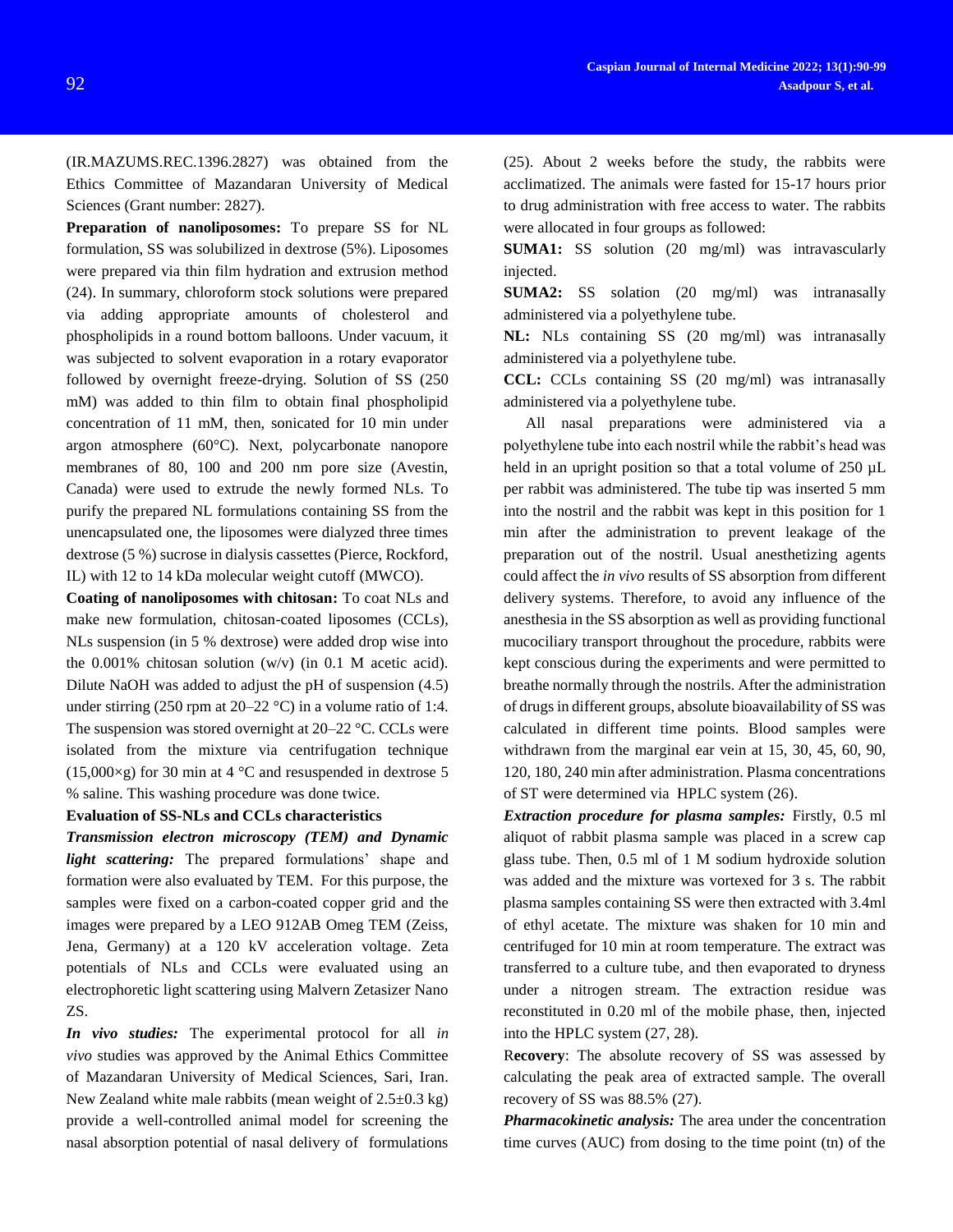last non zero value (AUC 0-tn) was calculated by the linear trapezoidal method. The  $C_{\text{max}}$  and  $t_{\text{max}}$  values were reported visually.

*Data Analysis:* All formulations were prepared and analyzed in triplicate. Results are expressed as mean  $\pm$  SD. A linear analysis of variance model (ANOVA) was used to analyze the AUC, C<sub>max</sub> T<sub>max</sub> and the results were obtained from pharmacokinetic studies. Statistical significance was considered as  $p \le 0.05$ . Data analyses were performed with GraphPad Prism® software, version 5.01.

# **Results**

*Characteristics of liposomes by TEM:* By TEM evaluations, the spherical form and the narrow size distribution of liposomes were confirmed. Both chitosan-coated liposomes and uncoated liposomes had spherical shape (figure 1) and there were no significant differences between the sizes of chitosan-coated liposomes and uncoated liposomes results, there was a significant difference between the size of NLs (142.33±8.38nm) and CCLs (167.33±3.39nm) liposomes (P=0.0001).



**Uncoated liposomes** 





**Chitosan coated liposomes** 

**Fig 1. TEM images of liposomes containing SS with spherical shape.** Uncoated liposomes at magnifications ×46460. Chitosancoated liposomes at magnifications ×46460.



**Fig 2. Particle size and zeta potential distribution of nanoliposomes. A: size distribution of nanoliposomes: 155 nm. B: Zeta potential liposomes before attachments of chitosan. C: Zeta potentials of chitosan-coated liposomes**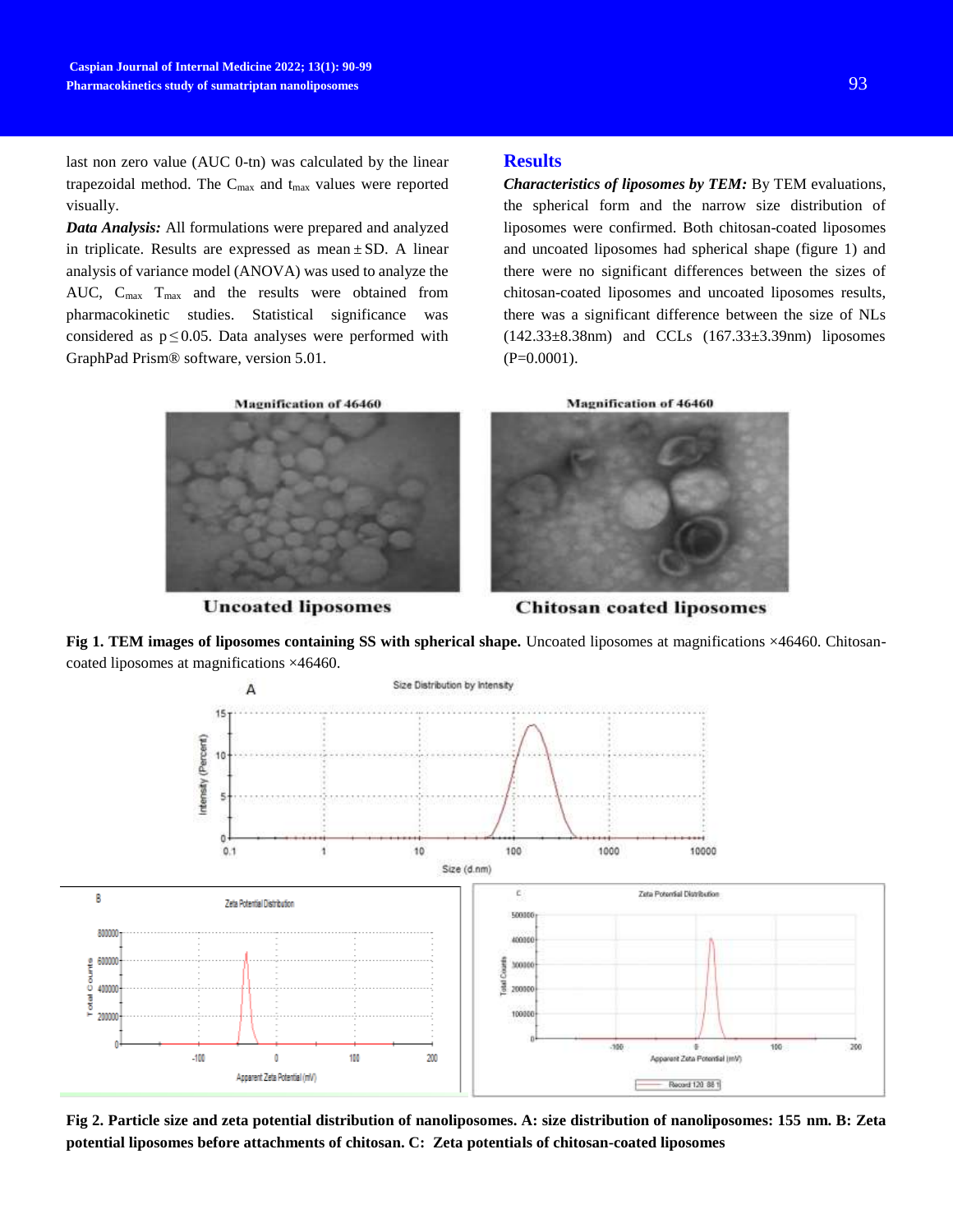*Entrapment efficiency and physicochemical studies of drug* 

*release:* The average drug entrapment efficiency rates of SS-NL and CCLs were  $22.3 \pm 2.7$  and  $21.5 \pm 2.1$ %, respectively. According to the drug-polymer ratio, the cumulative drug release for SS-NL was 59.4±1.1% for 24 hours and for CCL formulation was  $75.2 \pm 1.2$ % for 24 hours. The standard graph of SS absorbance based on its concentration and its formula was calculated in fig 1-A. According to the results, the calculated concentration increased with the increasing percentage of SS. Significant differences were observed between  $10\%$  and 2, 1 and  $0.5\%$  concentrations (P=0.0001). The calculated concentrations at 2% were reported to be significantly higher than SS 0.05 and 1% groups  $(P=0.0001)$ . Also, the calculated concentration was significantly higher than  $0.05\%$  SS (P=0.0001).



**Fig 2. A) Chromatogram of SS based on different doses.** a Significant difference with SS group  $0.5\%$  (p<0.05), b Significant difference with SS group  $1\%$  (p<0.05), c significant difference with SS group  $2\%$  (p<0.05)

*In vivo study:* The pharmacokinetic parameter for AUC, C<sub>max</sub> and t<sub>max</sub> of different formulations of SS are detailed in table 1. **Table 1 Summary statistics for pharmacokinetic parameters of different formulations of sumatriptan (SS). SUMA1: SS solution after for IV injection, SUMA2: SS solution for nasal delivery, NL: nanoliposomes (NLs) containing SS for nasal delivery, CCL: Chitosan coated liposomes (CCLs) containing SS for nasal delivery.**

|  | <b>Parameters</b>                 | <b>SUMA1</b> | <b>SUMA2</b> | <b>NL</b> | <b>CCL</b> |
|--|-----------------------------------|--------------|--------------|-----------|------------|
|  | $AUC_{0.240}$                     |              |              |           |            |
|  | (ng.min/ml)                       | 14860/8      | 1051/5       | 3478/8    | 5575/9     |
|  | $AUC_{0.60}$                      |              |              |           |            |
|  | (ng.min/ml)                       | 10388/3      | 363/5        | 1220/8    | 2419/3     |
|  | $AUC_0$ -90                       |              |              |           |            |
|  | (ng.min/ml)                       | 12058/8      | 544/0        | 1733/3    | 3234/3     |
|  | $C_{\text{max}}$ (ng/ml)          | 234/0        | 6/4          | 17/7      | 30/8       |
|  | $t_{\text{max}}^{\text{b}}$ (min) | 15           | 90           | 90        | 60         |

All nasal preparations were administered via a polyethylene tube into each nostril while the rabbit's head was held in an upright position so that a total volume of 250  $\mu$ L per rabbit was administered. The tube tip was inserted 5 mm into the nostril and the rabbit was kept in this position. The results demonstrated that CCLs were absorbed more rapidly from nasal drop containing chitosan compared to those of intranasal SUMA2 and NLs as indicated by a shorter  $t_{\text{max}}$ , and a higher Cmax in both states. A comparison of the AUC (0-240 min) values revealed that chitosan significantly  $(p < 0.01)$ improved the extent of SS absorption for CCLs formulation.

According to fig 1, plasma levels of SS in the form of intravenous administration was significantly higher than the nasal routes ( $p \leq 0.01$ )). For the pharmacokinetic parameters AUC 0-240 the 90% confidence limits for the mean ratios for CCLs compared to other formulation were not within the limits of 0.8 to 1.25 indicating that the formulations were not bioequivalent with respect to these parameters. Relative AUC<sub>0-240</sub>  $C_{\text{max}}$  and  $t_{\text{max}}$  and their confidence intervals of different nasal formulations of sumatriptan (SS) are presented in table 2.

| Table 2 –Relative AUC <sub>0-240</sub> C <sub>max</sub> and t <sub>max</sub> and their confidence intervals of different nasal formulations of sumatriptan (SS). |  |
|------------------------------------------------------------------------------------------------------------------------------------------------------------------|--|
| SUMA2: SS solution, NL: nanoliposomes (NLs) containing SS, CCL: Chitosan coated liposomes (CCLs) containing SS.                                                  |  |

|                     | Comparison of Mean ratio AUC0-240 Mean ratio C <sub>max</sub> |                     | Median differencet <sub>max</sub> (min) |  |
|---------------------|---------------------------------------------------------------|---------------------|-----------------------------------------|--|
| <b>Formulations</b> | $(90\% \text{ CI})$                                           | $(90\% \text{ CI})$ | $(90\% \text{ CI})$                     |  |
| CCL/NL              | 1.60                                                          | 1.75                | $-30$                                   |  |
|                     | (1.13, 2.12)                                                  | (1.27, 2.24)        | $(-27,-33)$                             |  |
| CCL/SUMA2           | 5.30                                                          | 4.84                | $-30$                                   |  |
|                     | (4.55, 6.10)                                                  | (4.30, 5.38)        | $(-27,-33)$                             |  |
| NL/SUMA2            | 3.31                                                          | 2.77                |                                         |  |
|                     | (2.76, 3.85)                                                  | (2.19, 3.37)        | (1,1)                                   |  |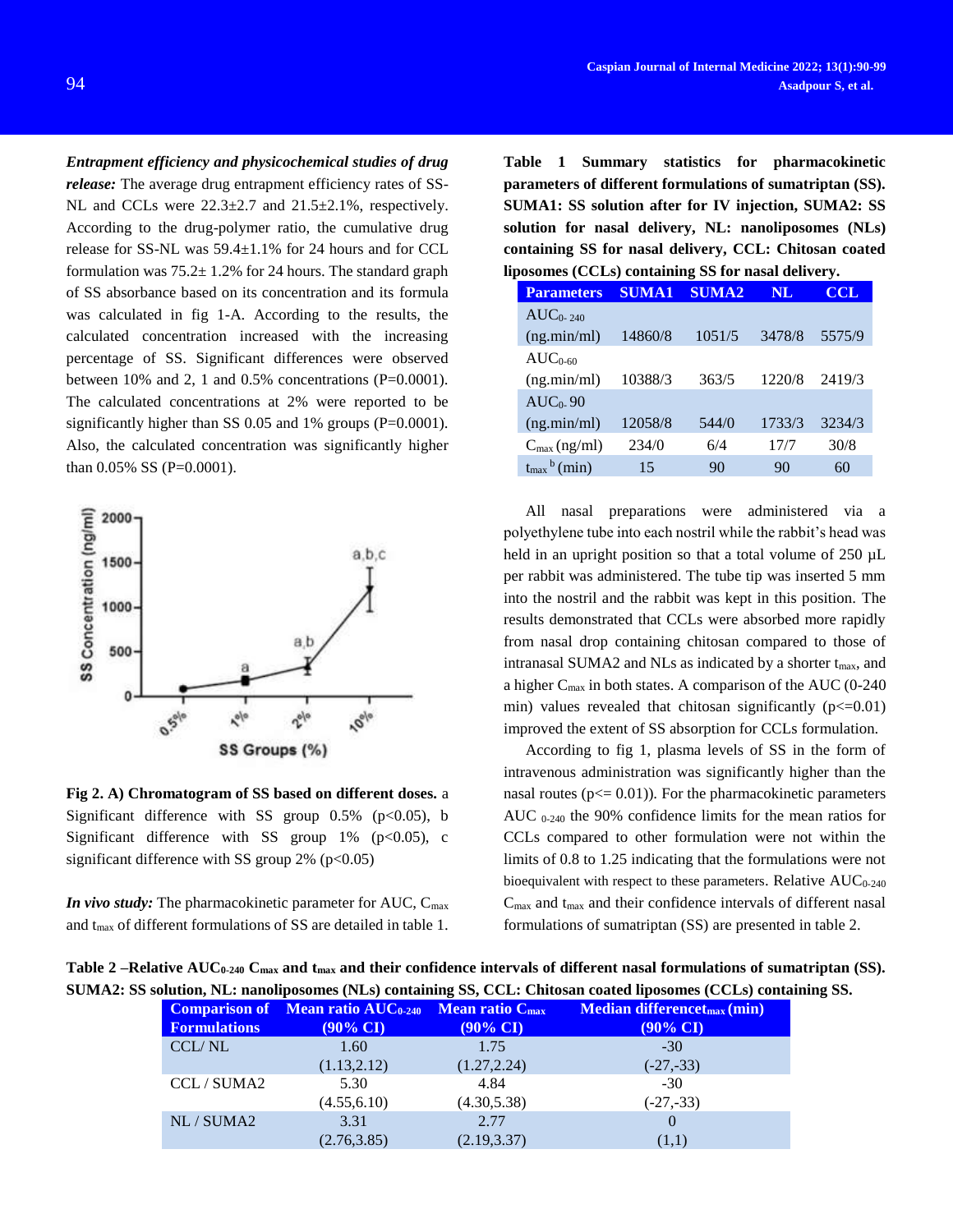

Mean SS serum concentration *vs* time for each of study formulation are shown in figure 1 (all nasal and iv formulation upper panel) and (nasal formulation, lower panel).

**Figure 3. Mean (±SD) serum concentrations for three different nasal formulation of sumatriptan succinate (SS) in rabbit.SUMA2: SS solution, NL: nanoliposomes (NLs) containing SS, CCL: Chitosan coated liposomes (CCLs) containing SS.**

## **Discussion**

In the present study, the physiochemical characteristics and pharmacokinetics parameters of the novel delivery system for sumatriptan succinate (SS) using nanoliposomes (NLs) coated by chitosan (CCLs) to optimize the formulations to enhance its bioavailability, were evaluated. Although oral route of SS is widely used for treatment of migraine attacks, it can incompletely be absorbed and undergoes pre-systemic metabolism with lower bioavailability (15%)(29). Nausea and vomiting may follow oral administration of SS. Therefore the use of intravenous and intranasal routes have been recommended (30). In Iran the intranasal systems of SS are not available. On the other hand, the intranasal administration of SS via conventional devices leads to poor olfactory region deposition and reduces the bioavailability and efficacy of drug (16). Therefore, we decided to develop novel drug delivery systems using nanoparticles to effectively enhance the therapeutic characteristics of SS by increasing the absorption of SS into the blood circulation. Such systems are effective strategies to improve the anti-migraine characteristics of SS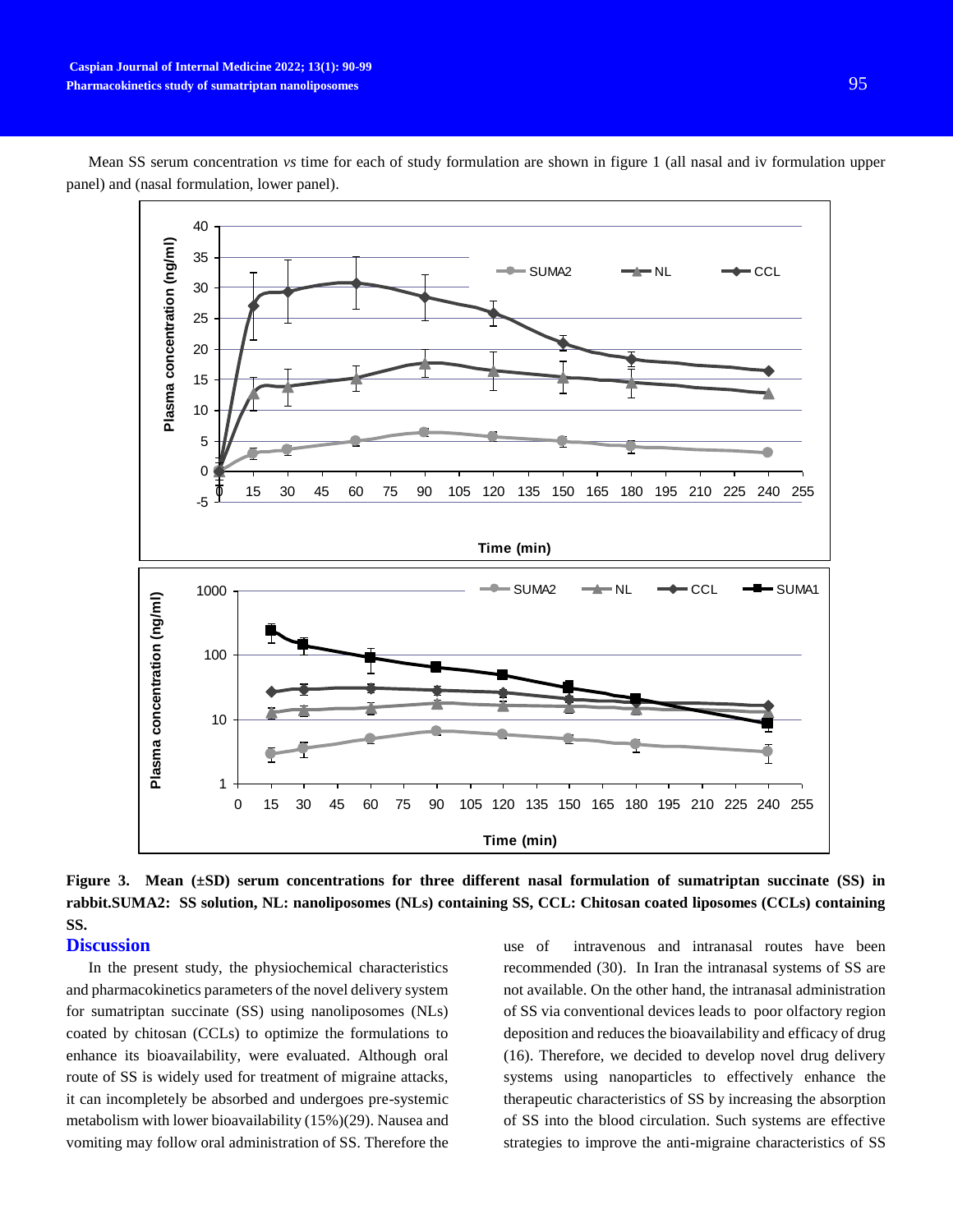(31). In the present study, we used NLs containing SS to deliver drug via nasal route to increase its concentration in blood. NLs have been developed to drug delivery because the methods of preparation are generally simple and easy to scaleup. NLs are self-assembling colloidal structures comprising of lipid bilayers encompassing an aqueous compartment, and can typify the wide range of hydrophilic drugs within this compartment (32). NLs have been demonstrated to provide stable epitome to different drugs and offer unique focal points over un-encapsulated agents (33).

In the next step, to enhance the absorption of NLs from nasal mucus, we coated the NLs with chitosan. Chitosan, one of the most abundant biopolymers, is a natural cationic polymer with higher biodegradability, biocompatibility, bioactivity, and mucoadhesion characteristics (34, 35). Chitosan NPs in different shapes have been successfully used as drug delivery systems to improve the efficacy of several drugs (36-38). Due to its structure with native amine groups, chitosan is able to load hydrophobic and hydrophilic drugs in drug delivery systems (39).

In the present study, we designed NLs and CCLs to enhance the bioavailability of SS. For the first step, the NLs containing SS were prepared and to enhance the mucoadhesion of negatively charged NLs, they were coated by positively charged chitosan. The aim of this strategy was to enhance adhesive characteristics of SS to the mucus of nasal cavity with negative electric charge to increase the chance of absorption via nasal vascular system, leading to the increased bioavailability of SS and maximum bioavailability. In the present study, the size of prepared SS-NLs and CCLs were 142.33±8.38 nm and 167.33±3.39 nm, respectively. In addition, both introduced nanoparticles in this study showed high drug release ability and entrapment efficiency. However, CCLs exerted superior features compared to NLs. The smaller size of nanoparticles enhances the penetration of biological membranes and increases drug concentration in targeted tissue (40).

In line with the present study, SS loaded chitosan NPs was used as drug delivery systems to enhance the drug concentration in circulation. The results showed that using such systems could improve the entrapment efficiency  $(59.60\pm2.12\%)$  and transport percentage (DTP) and drug targeting efficiency (DTE) were reported 79.79% and 493.39%, respectively (41). Therefore, using chitosan similarly improved the physicochemistry characteristics of SS containing NPs*.*

The *in vivo* studies on rabbits showed that the concentration of SS in the blood samples increased immediately after intravenous administration. On the other hand, the higher bioavailability of SS following nasal administration of both novel nasal delivery systems NLs and SS-CCLs was higher than conventional use of SS. Due to the shorter  $t_{\text{max}}$ , and higher  $C_{\text{max}}$  in both state, CCLs were absorbed more rapidly from nasal drop due to its chitosan component compared to those of SS and SS loaded liposomes. Moreover, AUC (0-240 min) values indicated that chitosan improved the extent of SS absorption for CCLs formulation. Therefore, a large amount of the drug can be efficiently delivered into the systemic circulation via loading SS into the liposome and coating with chitosan and consequently, drug absorption and kinetic behavior were improved.

Several studies have aimed to enhance the efficacy and bioavailability of the different routes of SS. In agreement with our study, in an experimental study, oral administration of chitosan solid lipid NPs containing SS showed significantly exerted anti-migraine activity via enhancing the blood concentration and crossing the BBB (20). The encapsulation of drug into the NPs such as chitosan increases the drug bioavailability mucoadhesion with higher characteristics, thus improving the drug dissolution in the mucosa (42). The higher efficiency of chitosan- based intranasal formulations are attributed to their higher ability to adhere on mucosal surfaces. These features can improve the dissolution of the drug in the mucosa with aqueous environment (43). In addition, it has been reported that NPs with bio-adhesive characteristics have a critical impact on the uptake of drugs from mucous membranes including the nasal (44). As absorption enhancers, chitosan and its derivatives are able to efficiently improve the nasal bioavailability and enhance the concentration of drugs in the circulation (45). Several studies have been trying to use chitosan-based NPs to enhance the efficiency of drugs. In a recent study, SS-loaded chitosan NPs have been used to improve the therapeutic effect of this drug. The formulation was optimized via Taguchi method design. A positive zeta potential and suitable entrapment efficiency were obtained (23). In another study, rivastigmine loaded chitosan NPs showed higher bioavailability and enhanced the absorption of drug in circulation via intranasal delivery. Chitosan had an essential role in drug loaded NPs uptake (46).

Additionally, a novel intranasal delivery system for SS, freeze-dried k-carrageenan/chitosan polyelectrolyte complexbased was reported to have the highest water uptake ability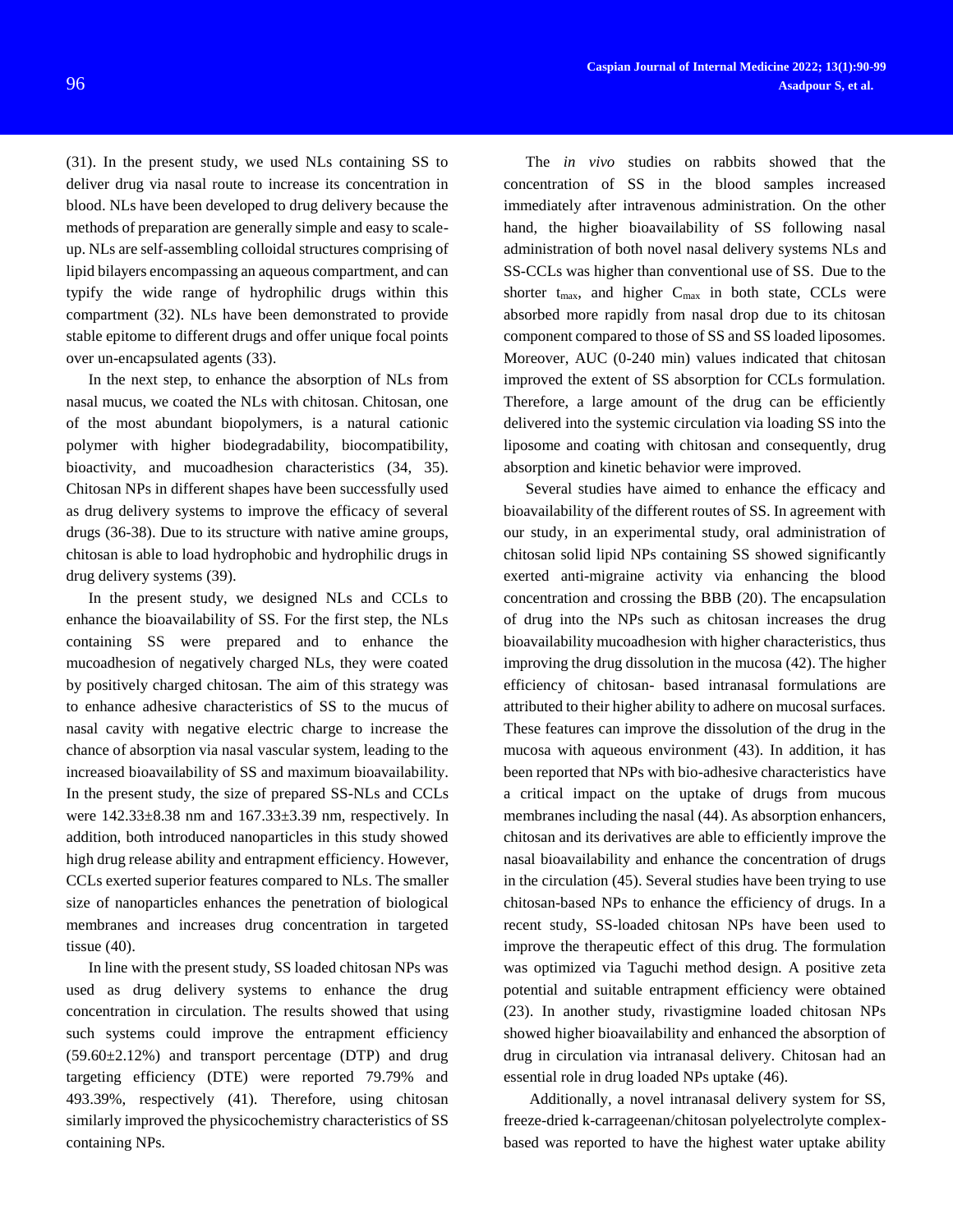and mucoadhesive potential and provided a more controlled release of SS (47).

It has been revealed that coating the surface of the liposomes with chitosan increases their stability (48). CCL was also observed to use the delivery of other drugs. Recently, the flexible LP coated by chitosan has been used for delivery of docetaxel. This novel approach could increase the anticancer feature and bioavailability of docetaxel (49). In another similar study, the dry-powder formulation of CCL for nasal delivery of ghrelin was demonstrated to have higher ability of adhesion to mucins, entrapment efficiency, productivity against trypsin, and lower storage degradation (50). Taken together, CCLs had effective characteristics to intranasal delivery of SS compared to NLs, suggested to be used to improve the characteristics of intranasal SS.

**Conclusion:** In this study, a novel designed NL and CCL formulations were evaluated for their physicochemical and bioavailability studies. At first, prepared NLs containing SS could effectively improve the characteristics of SS and increase its bioavailability in animal models after intranasal administration. Secondly, we used chitosan to coat the NLs, change its charge, and subsequently enhance its stability and adhesion ability to the nasal mucus. Coating the drugs with this agent can help to increase the effectiveness of drug delivery systems. According to the findings of this research, NL and CCL formulations containing SS were stable and improved the pharmacological characteristics and bioavailability of SS delivery via nasal route. In the future, these formulations can be used in preclinical and clinical studies for the nasal administration of SS. As it has advantages, the patient himself is able to use the drug easily and also this method is non-invasive. Also, the circulation time of the formulations was longer than the free drug in the blood, which indicated that the drug remained in the nanoparticles and sustained release. Generally, further studies are needed to evaluate the efficacy of these intranasal systems in crossing the drugs from biological membranes such as nasal and their concentrations in the blood.

# **Acknowledgments**

We would like to thank Dr. Esmaeil Babanezhad Orimi for technical assistance.

**Funding:** This study was a part of Sara Assadpour's Ph.D. dissertation and financially supported by Molecular and Cell

biology Research Center (MCBRC), Faculty of Medicine, Mazandaran University of Medical Sciences, Sari, Iran, a grant number of 2827 and with ethical code IR.MAZUMS.REC.1396.2827

**Conflict of Interests:** There is no conflict of interest.

## **References**

- 1. Peres MFP, Queiroz LP, Rocha-Filho PS, et al. Migraine: a major debilitating chronic non-communicable disease in Brazil, evidence from two national surveys. J Headache Pain 2019; 20: 85.
- 2. Farhadi Z, Alidoost S, Behzadifar M, et al. The Prevalence of migraine in Iran: a systematic review and meta-analysis. Iranian Red Crescent Med J 2016; 18: e40061.
- 3. Smitherman TA, Burch R, Sheikh H, Loder E. The prevalence, impact, and treatment of migraine and severe headaches in the United States: a review of statistics from national surveillance studies. Headache 2013; 53: 427-36.
- 4. Sacco S, Ricci S, Degan D, Carolei A. Migraine in women: the role of hormones and their impact on vascular diseases. J Headache Pain 2012; 13: 177-89.
- 5. Goadsby PJ, Holland PR, Martins-Oliveira M, et al. Pathophysiology of migraine: a disorder of sensory processing. Physiol Rev 2017; 97: 553-622.
- 6. Aggarwal M, Puri V, Puri S. Serotonin and CGRP in migraine. Ann Neurosci 2012; 19: 88-94.
- 7. Ong JJY, De Felice M. Migraine Treatment: current acute medications and their potential mechanisms of action. Neurotherapeutics 2018; 15: 274-90.
- 8. Assadpour S, Shiran MR, Akhtari J. Chitosan coating of anionic liposomes containing sumatriptan succinate: a candidate for nasal administration. Nanomed J 2021; 8: 132-9.
- 9. Berman NE, Puri V, Chandrala S, et al. Serotonin in trigeminal ganglia of female rodents: relevance to menstrual migraine. Headache 2006; 46: 1230-45.
- 10. Antonaci F, Ghiotto N, Wu S, Pucci E, Costa A. Recent advances in migraine therapy. Springerplus 2016; 5: 637.
- 11. Gupta S, Nahas SJ, Peterlin BL. Chemical mediators of migraine: preclinical and clinical observations. Headache 2011; 51: 1029-45.
- 12. Sonvico F, Clementino A, Buttini F, et al. Surface-Modified nanocarriers for nose-to-brain delivery: from bioadhesion to targeting. Pharmaceutics 2018; 10: 34.
- 13. Kumar NN, Gautam M, Lochhead JJ, et al. Relative vascular permeability and vascularity across different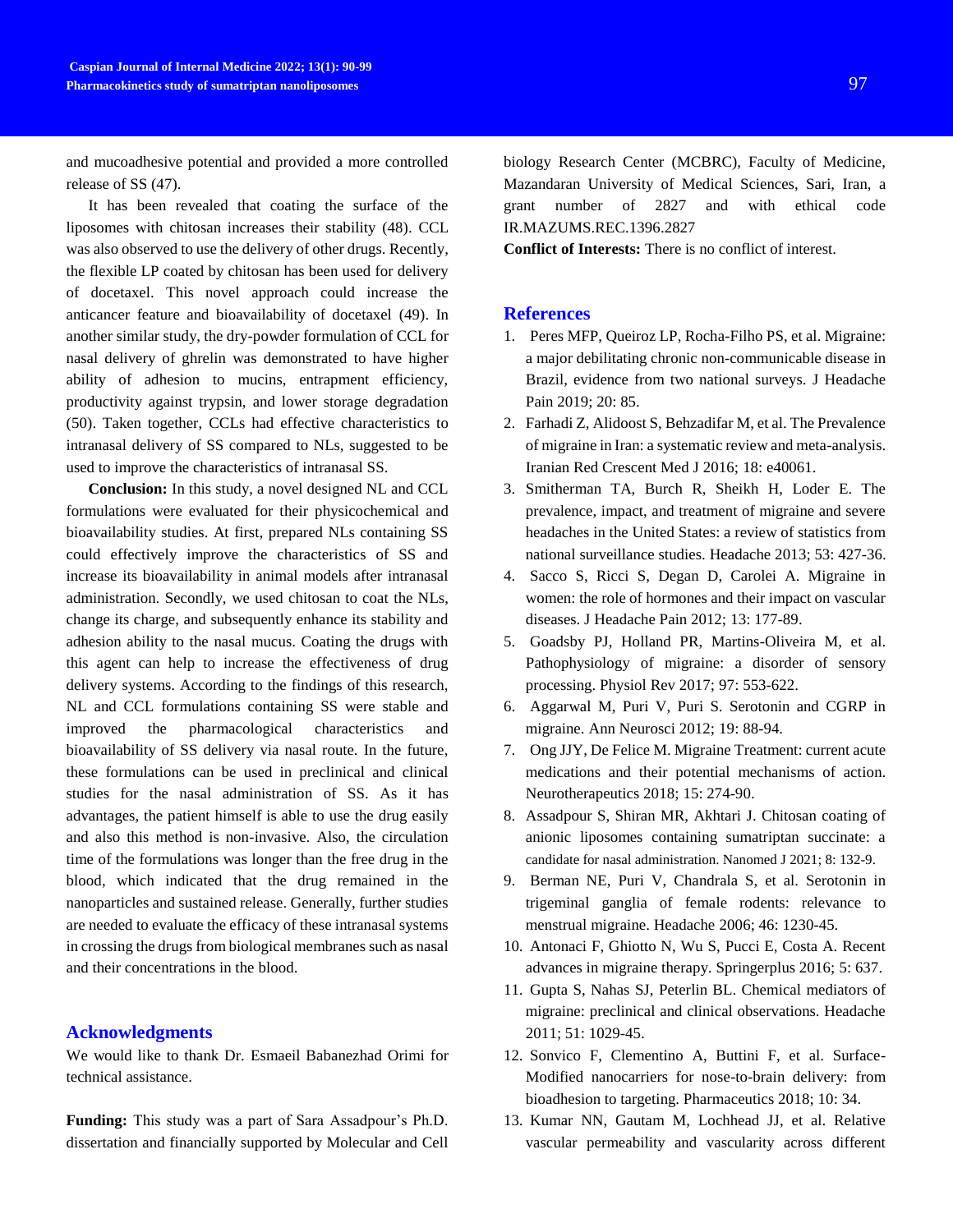regions of the rat nasal mucosa: implications for nasal physiology and drug delivery. Sci Rep 2016; 6: 31732.

- 14. Bajracharya R, Song JG, Back SY, Han HK. Recent advancements in non-invasive formulations for protein drug delivery. Comput Struct Biotechnol J 2019; 17: 1290- 308.
- 15. Láinez MJ, García-Casado A, Gascón F. Optimal management of severe nausea and vomiting in migraine: improving patient outcomes. Patient Relat Outcome Meas 2013; 4: 61-73.
- 16. Arora P, Sharma S, Garg S. Permeability issues in nasal drug delivery. Drug Discov Today 2002; 7: 967-75.
- 17. Illum L. Is nose-to-brain transport of drugs in man a reality? J Pharm Pharmacol 2004; 56: 3-17.
- 18. Patra JK, Das G, Fraceto LF, et al. Nano based drug delivery systems: recent developments and future prospects. J Nanobiotechnol 2018; 16: 71.
- 19. Daneman R, Prat A. The blood-brain barrier. Cold Spring Harb Perspect Biol 2015; 7: a020412.
- 20. Hansraj GP, Singh SK, Kumar P. Sumatriptan succinate loaded chitosan solid lipid nanoparticles for enhanced anti-migraine potential. Int J Biol Macromol 2015; 81: 467-76.
- 21. Díaz MR, Vivas-Mejia PE. Nanoparticles as drug delivery systems in cancer medicine: emphasis on RNAicontaining nanoliposomes. Pharmaceuticals 2013; 6: 1361-80.
- 22. Mohammed MA, Syeda JTM, Wasan KM, Wasan EK. An Overview of chitosan nanoparticles and its application in non-parenteral drug delivery. Pharmaceutics 2017; 9: 53.
- 23. Gulati N, Nagaich U, Saraf SA. Intranasal delivery of chitosan nanoparticles for migraine therapy. Sci Pharm 2013; 81: 843-54.
- 24. Mehravaran A, Nasab MR, Mirahmadi H, et al. Immunogenicity and protection effects of cationic liposome containing imiquimod adjuvant on leishmaniasis in BALB/c mice. Iran J Basic Med Sci 2019; 22: 922-3.
- 25. Mahajan HS, Gattani S. In situ gels of metoclopramide hydrochloride for intranasal delivery: in vitro evaluation and in vivo pharmacokinetic study in rabbits. Drug Deli 2010; 17: 19-27.
- 26. Najafabadi AR, Moslemi P, Tajerzadeh H. Intranasal bioavailability of insulin from carbopol-based gel spray in rabbits. Drug Delivery 2004; 11: 295-300.
- 27. Ge Z, Tessier E, Neirinck L, Zhu Z. High performance liquid chromatographic method for the determination of sumatriptan with fluorescence detection in human plasma. J Chromatogr B Analyt Technol Biomed Life Sci 2004; 806: 299-303.
- 28. Seo JJ, Park J, Bae MH, et al. Rapid determination of sumatriptan in human plasma by ultra performance liquid chromatography–tandem mass spectrometry and its application to clinical pharmacokinetic study. J Chromatogr B Analyt Technol Biomed Life Sci 2013; 919: 38-42.
- 29. Jagdale SC, Pawar CR. Application of design of experiment for polyox and xanthan gum coated floating pulsatile delivery of sumatriptan succinate in migraine treatment. Biomed Res Int 2014;2014:547212.
- 30. Derry CJ, Derry S, Moore RA. Sumatriptan (all routes of administration) for acute migraine attacks in adultsoverview of Cochrane reviews. Cochrane Database Syst Rev 2014;2014:CD009108-CD.
- 31. Prasanna RI, Anitha P, Chetty CM. Formulation and evaluation of bucco-adhesive tablets of sumatriptan succinate. Int J Pharm Investig 2011; 1: 182-91.
- 32. Pathan SA, Iqbal Z, Zaidi S, et al. CNS drug delivery systems: novel approaches. Recent Pat Drug Deliv Formul 2009; 3: 71-89.
- 33. Upadhyay P, Trivedi J, Pundarikakshudu K, Sheth N. Direct and enhanced delivery of nanoliposomes of anti schizophrenic agent to the brain through nasal route. Saudi Pharm J 2017; 25: 346-58.
- 34. Hardy A, Seguin C, Brion A, et al. β-Cyclodextrin-Functionalized Chitosan/Alginate Compact Polyelectrolyte Complexes (CoPECs) as functional biomaterials with anti-inflammatory properties. A ACS Appl Mater Interfaces 2018; 10: 29347-56.
- 35. Diebold Y, Jarrín M, Sáez V, et al. Ocular drug delivery by liposome-chitosan nanoparticle complexes (LCS-NP). Biomaterials 2007; 28: 1553-64.
- 36. Ahmed TA, Aljaeid BM. Preparation, characterization, and potential application of chitosan, chitosan derivatives, and chitosan metal nanoparticles in pharmaceutical drug delivery. Drug Design Devel Ther 2016; 10: 483-507.
- 37. Sezer AD, Cevher E. Topical drug delivery using chitosan nano-and microparticles. Expert Opin Drug Deliv 2012; 9: 1129-46.
- 38. Abdel-Hafez SM, Hathout RM, Sammour OA. Towards better modeling of chitosan nanoparticles production: